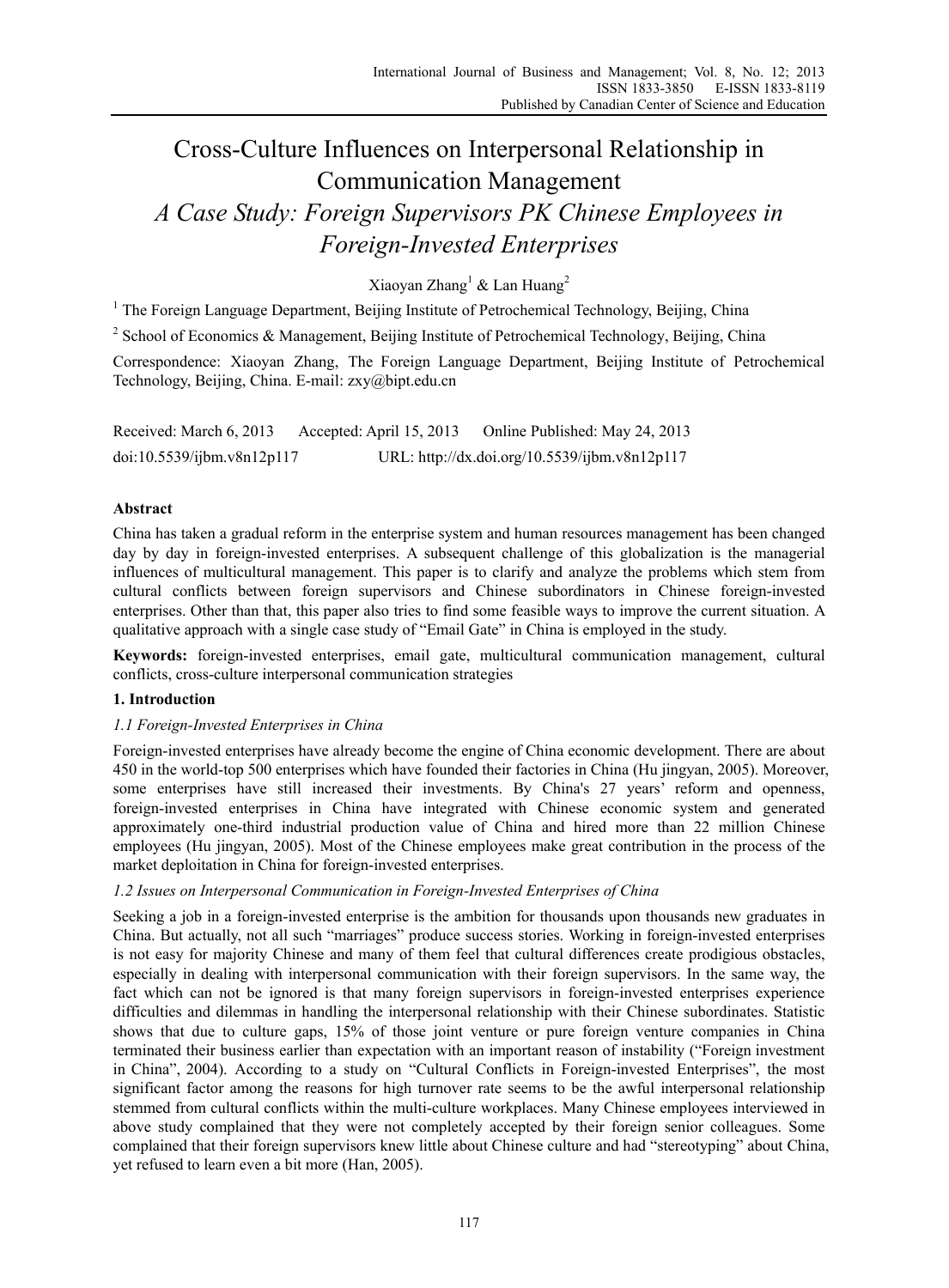#### *1.3 The Importance of Interpersonal Relationship in Cross-Culture Communication Management*

Culture molds the relational schemas that personnel use to coordinate, make decision, negotiate motivate, and communicate in organizations. With regard to foreign-invested enterprises in China, the management of organizations is especially complex owing to culture differences. Handling interpersonal relations must be careful for both foreign supervisors and local subordinates. Knowing culture differences on both sides will foster better understanding and ensure the stability of human resource of foreign-invested enterprises. On one hand, positive interpersonal relations can facilitate foreign supervisors to convey his objectives, assign jobs or tasks and motivate Chinese employees smoothly. On the other hand, close interpersonal relations with managers also make subordinates productive and be willing to give feedbacks.

#### *1.4 Theoretical Basis*

#### 1.4.1 Cross-Culture Management

Cultural traditions and values have been identified as key factors that shape and determine the way the interpersonal relationship. According to a survey conducted by an international magazine "Electronic World" in the global scale, cultural difference is ranked on the top of the factors that hinder the development of multinational business and create particular challenges for intercultural business (Zhuang Enping & Luo Hao, 2005). Yu Lei (2006) in his popular work "*Leave the MNEs"* also indicates the culture conflict is one of the important reasons for many local employees who leave foreign-invested enterprises in recent years in China. So cross-culture management research in multinational organizations is urgent and necessary, especially in China, a country that attaches much importance to traditional culture and cultural values.

#### 1.4.2 Individualism *vs.* Collectivism

According to Hofstede (2005), individualism and collectivism is identified as one of the cultural dimensions. Westerns from America, Canada, Great Britain, and Australia are less interdependent and focus on individual. Chinese culture, by contrast, is usually conceived as a society with more collective orientation. Chinese people's identity is in a large extent defined according to their relationship to a group such as family, school or employer (Shirley Chan & Bonnie Nq, 2003). Successful business in China is based on relationship building, '*guanxi*' and harmony (Ying Lin & Natalie Stoianoff, 2004). Chinese prefer team work or business to be conducted on a personal and warm level. The group harmony is primary. Interpersonal relationships serve as the main basis for developing and maintaining smooth group work or business operations. Foreign investors in China need to understand and adapt to this cultural factor.

#### 1.4.3 High and Low Context

High and low context is also generally used to describe cultural difference between societies. The terms 'high context' and 'low context' are popularized by Edward Hall (Jennifer E. Beer, 1997-2003). High context refers to societies or groups like China where people have close connections over a long period of time. Many aspects of cultural behavior are not made explicit because most members know what to do and what to think from years of interaction with each other. In contrast, low context refers to societies like America where people tend to have many connections but of shorter duration or for some specific reasons. In these societies, cultural behavior and beliefs may need to be spelled out explicitly so that those coming into the cultural environment know how to behave (Jennifer E. Beer, 1997-2003).

#### **2. Method**

#### *2.1 Research Design*

In this study, we would like to have an in-depth firm level view to answer the research question: "What are the barriers on firm level in interpersonal relationship in foreign-invested enterprises of China?"

Qualitative research offers in-depth responses to questions or discussions, allows for a richer study of the subject, and allows for information to be gathered and analyzed in a subjective way that would otherwise be entirely missed by a quantitative approach (Ronald L. Jackson II, Darlene K. Drummond, & Sakile Camara, 2007). So the qualitative approach with a single case study, which can provide more details and depth, is preferred in our study.

## *2.2 Case Selection: Chinese Secretary P.K. Foreign Boss*

"Email Gate" happened in EMC on April 2006. It may be the most influential and typical affair that shows the friction between foreign supervisors and Chinese employees due to cultural difference in Chinese foreign-invested enterprises. Hu Rui, a senior secretary in EMC, drafted an E-mail to fight against her boss. The email was later spread out widely on Internet and well-known in Chinese foreign-invested enterprises.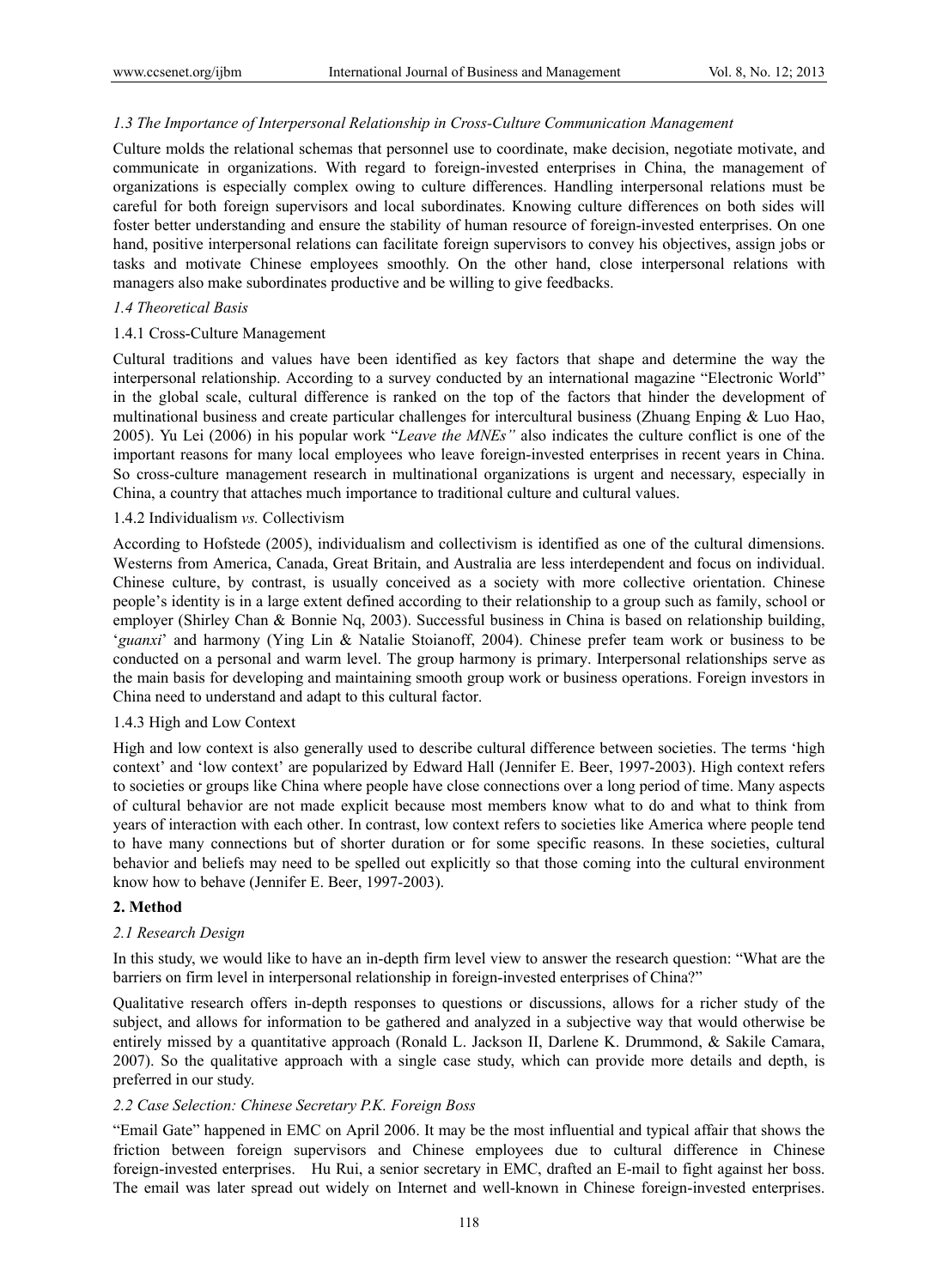This case can be employed to exemplify the present situation of the interpersonal communication between foreign supervisors and Chinese subordinates in foreign-invested enterprises.

2.2.1 The Profiles of Two Characters in "Email Gate"

EMC: "the world leader in products, services, and solutions for information management and storage". Its headquarter lies in US (EMC website). Loke, Soon Choo: EMC-China president administers the Chinese business of EMC as a whole. He has more than 20 years high-level management experience in IT domain, including IBM, Simons, and Oracle.

HURUI, EMC senior secretary, used to work for several CEOs (TOM.news, 2006).

2.2.2 The Correspondences between Loke Soon Choo and His Secretary Hu Rui

From: Loke, Soon Choo

Sent: Saturday, April 08, 2006 1:13 AM

To: Hu, Rui

Cc: Ng, Padel; Ma, Stanley; Zhou, Simon; Lai, Sharon Subject: Do not assume or take things for granted

Rebecca, I just told you not to assume or take things for granted on Tuesday and you locked me out of my office this evening when all my things are all still in the office because you assume I have my office key on my person.

With immediate effect, you do not leave the office until you have checked with all the managers you support this is for the lunch hour as well as at end of day, OK?

Hu rui replied in Chinese. The following is the translation of Hu rui's reply.

Sent: 2006 年 4 月 10 日 13:48

To: Loke, Soon Choo

Cc: China All (Beijing); China All (Chengdu); China All (Guangzhou); China All (Shanghai); Lai, Sharon

Subject: FW: Do not assume or take things for granted

Soon Choo,

First of all, what I did was absolutely correct. I locked the door based on security consideration. As you know, thieves do exist in Beijing; I could not take the responsibility of losing anything.

Secondly, you had your own keys, but you forgot to bring them, it's your own fault, not mine. The main responsibility of this accident was at your side; please don't throw your own mistake to somebody else.

Thirdly, you do not have the right to interrupt or control my private time. I work eight hours per day here. Lunch time and time after work belong to me, not you. Please remember it!

Fourthly, since I joined EMC, I do my duty with honors and responsibilities. I work overtime frequently, and I don't complain anything about it. But if you request me to work overtime for the matter that is totally not related to my work itself, I can't accept it!

Fifthly, although you are my boss, you still need to mind your tone of voice, because it is the basic politeness.

Finally, I want to highlight I didn't assume anything because I didn't have time to do it, and it was not necessary at all.

2.2.3 Sequence of the Matter

8 Apr. 1:13am, Loke forwarded an e-mail to HURUI and send it to other high-level managers;

10 Apr. 1:48pm, HURUI wrote back to Loke and send it to all of Manger level of EMC in China;

11 Apr. This e-mail was spread out widely and aroused fervent arguments on Internet ("The rational analysis about EMC "e-mail affair", 2006).

## 2.2.4 The Consequence of the Matter

This email soon became the hottest topic in Chinese foreign-invested enterprises. Many people made comments on the affair on Internet. Hu rui was betitled the most "arrogant" secretary in history. More than 10 pages of comments and 1000 signatures of the supporters were added to the original e-mail, with almost all supporting opinions. However, the secretary was fired finally. Later, Loke resigned. "Email Gate" results in a lose-lose situation.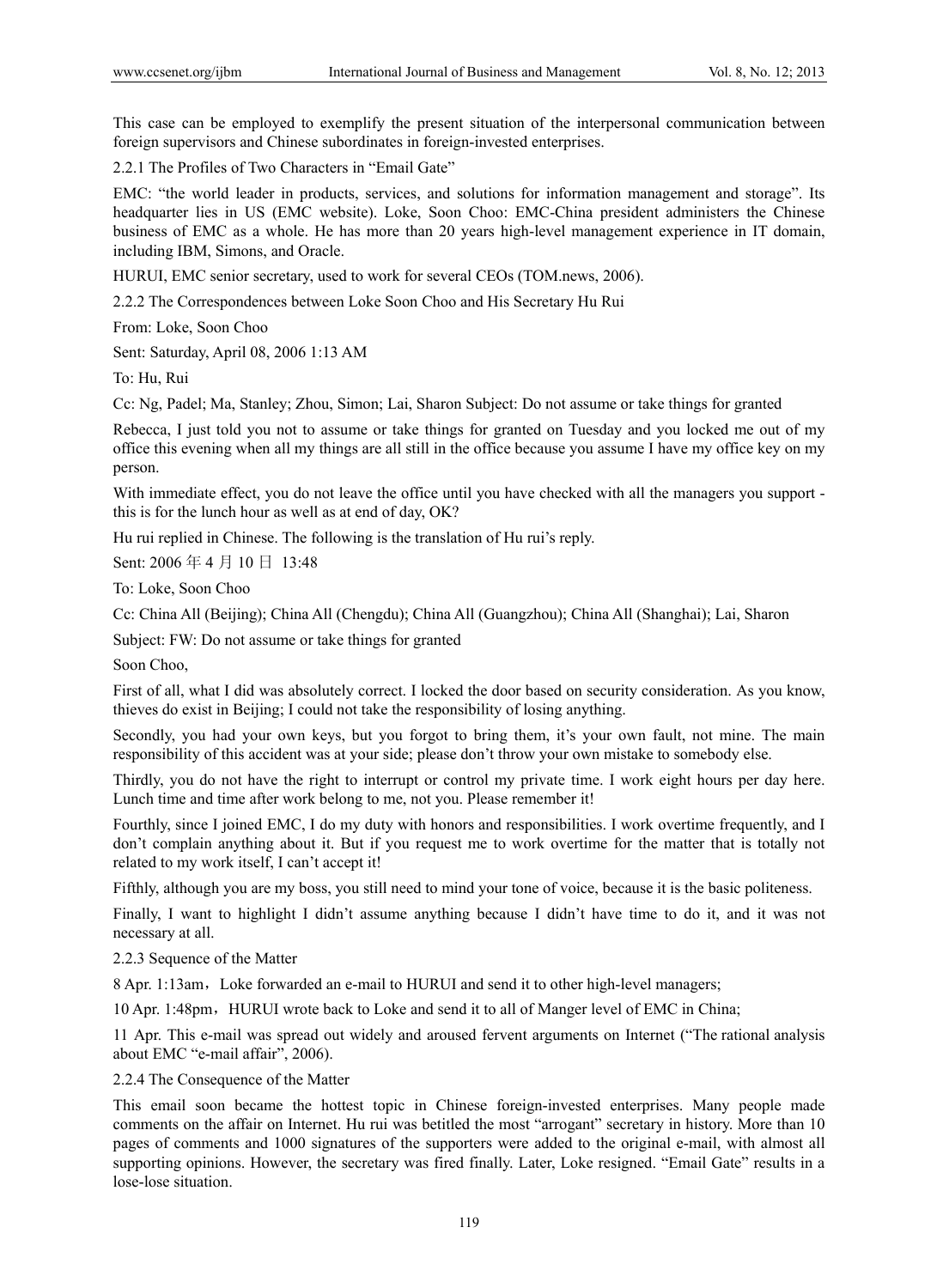## **3. Results**

## *3.1 Issue Analysis*

In order to answer the research question, the analysis is set to be based on some documents, previous studies and theories from the Internet and libraries.

## 3.1.1 The Cultural Background of Loke and Hu

The two characters in "Email Gate" come from different countries with different social context though both cultures are within Asia. Singapore is a society which is gradually "making a transition from a largely British-colonial-style culture to a sophisticated mix of Asian and Western cultures" (David Lammers, 2005). A lot of people are brought up with western philosophy and influenced by western culture and customs more or less (Aitchison, Jim, 2005). Culture diversity is embodied in language, religion, moral value and organization management. As a Singaporean, Loke majors in business administration in Singapore and has more than 20 years high-level managerial experience in many multinational Corporations, including IBM (US), Simons (Germany), and Oracle (US) (Tom.news).

When talking about the complex Chinese culture, some people conceive that cultural differences more possibly exist between East and West rather than Singapore and China. But some findings in a survey uncover the fact that Singaporean feel more unacquainted with Chinese culture even than some Japanese, American and European (International education, 2006). And business failures of some Singaporean in China exemplified that cultural differences exist between these two countries with cultural affinity (Zheng, 2003). Taking the western culture as the native cultural complementarities, Singapore represents some kinds of hybrid culture. Similarly, the corporation culture and management in Singapore adopt the administrating system based on western philosophy (CMIW, 2006).

Loke and Hu Rui are representatives from different cultural background. Therefore, "Email Gate" can be seen as a cross-cultural friction on interpersonal relationship in the multicultural organization. The great stir and much resonance to "Email Gate" show that the conflicts of interpersonal communication between foreign supervisors and the Chinese subordinates are universal phenomena. These are the most common friction existing in Chinese foreign-invested enterprises. The remarkable influence of the "Email Gate" may exemplify for the long-term accumulation of contradictions between foreign supervisors and Chinese employees and even for a concentrated eruption in Chinese foreign-invested enterprises.

## 3.1.2 Dimensions of National Culture

In the case of "Email Gate", the differences of four dimensions of national culture may lead to the conflict of interpersonal relationship between Loke Soon Choo and Hu Rui.

## 1) "Guanxi" in China

Chinese have some particular concepts on interpersonal relationships. "Guanxi" is defined as relationships or social connections based on mutual interests and benefits (Yang, 1994). In Chinese business world, "Guanxi" is also understood as the network of relationships among various parties that cooperate together and support one another. The Chinese businessmen mentality is very much one of "*You scratch my back, I'll scratch yours.*" Regardless of business experiences in ones home country, effective and long –term business operation relies heavily on the right "Guanxi" in China. By getting the right "Guanxi" network, the inevitable risks and barriers you'll encounter in running business will be minimized. Therefore, "Guanxi" plays an important role in Chinese business world and is so essential to successful management strategy in China (Business Chinese, 2009). This cultural characteristic is unwonted in western culture and is toughly to be comprehended by those foreign supervisors. So the lack of understanding it will hinder the effective supervisor-subordinate communication in cross-culture management.

## 2) Task-focused Orientation vs. Social-emotional Orientation

Most supervisors in Chinese foreign-invested enterprises are foreigners. Most of them are used to handling personal relationships in the way of western management. Mor Barak (2005) states that in western societies personnel in organizations focus much on elements which is directly relevant to task and goals rather than members involved. In contrast, in Asian societies social-emotional ties are tight based on the interdependent culture. Emotional concerns and interpersonal harmony are regarded as essential to task success. The lack of interpersonal harmony will interrupt the teamwork that needs much cooperation to fulfill objectives. For example, it's very common for a manager to pursue activities with their workgroups out of work hours for relationship building or motivating their subordinates in Chinese organizations. Michael Miles (2000) in his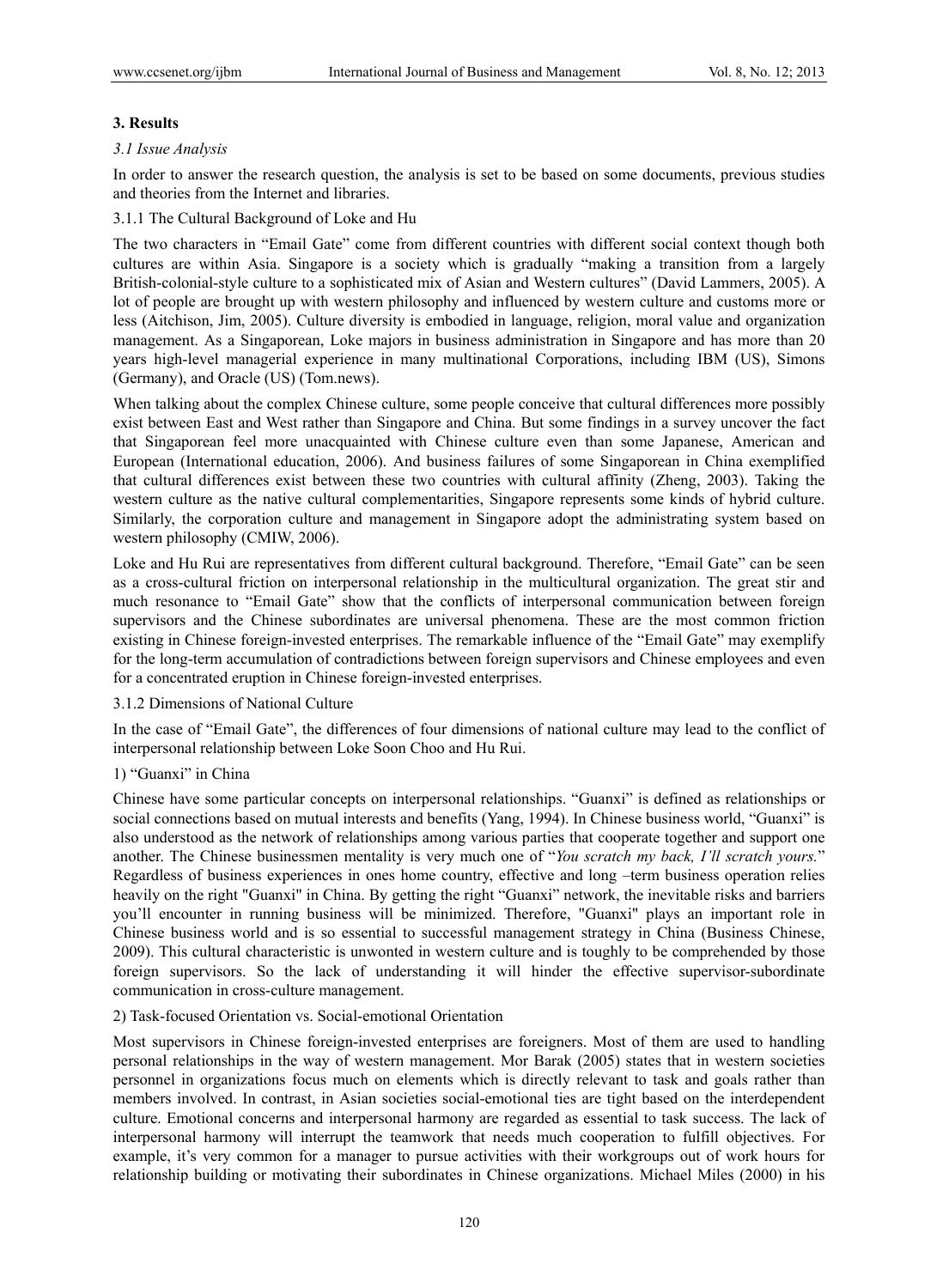research on the difference leadership practice between western countries and China also reveals that western managers are inclined to a more rational approach. Salary and benefit differentials are usually employed to encourage productivity. In contrast, it's hard for Chinese managers to inspire subordinates without high quality of the relationship with employees.

In Michael's survey, a respondent from Shanxi province in China claimed that he would not quit the current job though he disliked it because he liked the manager whom he worked with. A high quality relation with managers and peers is the most essential factor for him to make the choice. Therefore, Chinese employees have higher level of loyalties to their managers than to their companies to some extent. Negative personal relations will hinder foreign supervisors to assign tasks and motivate employees.

The conflict caused by the two different orientations is embodied in the "Email Gate". As a CEO, Loke Soon Choo is in charge of the EMC's business in China. However, he has very strong personal character and is not good at cultivating relationships with subordinates, customers and partners during the business operation. As a result, the majority of the personnel have negative impression on him. Loke Soon Choo's failure lies in his low EQ. (China Business Post, 2006). The way he handles interpersonal relationships is unacceptable under China's culture context. Chinese employees prefer to be regarded as close team players or supportive partners while not just a tool to finish tasks (Yu Huajun, 2006).

#### 3) Direct Communication vs. Indirect Communication

Mor Barak (2005) in his international management studies defines direct communication as explicit and straightforward words when exchanging information. In contrast, indirect communication primarily bases on fuzzy type and the abstract language foundation. Samovar, Larry A. (2004) in his research about cultures' impact on communication points out that Westerners are free to communicate and easy to overlook the identity and status of communication interpersonal relationship, but Chinese believe that friendly and interpersonal harmony is the maintenance of equal relations as a link. Samovar attributes the aggressive behavior of Westerns to the culture "*valuing individualism, competition, and freedom of expression*". In such a culture, people are encouraged to display the inner feelings directly in interacting with others. Direct and assertive communication will not be considered as offending others. On the contrary, Chinese culture favors indirect hinting for preserving "face" and harmony. People tend to employ face-saving communication strategies such as indirectness to avoid conflict and maintain interpersonal harmony with others, particularly when putting forward advice, criticizing others or conveying bad news. For instance, people seldom say "No" so as not to make the other person lose face or embarrassed. The following two pictures vividly show the difference between indirect communication and direct communication.



Figure 1. "Since we have broad road, why should we open small paths" (China, indirect communication)  $\&$ "Keep off grass" (U.S., direct communication)

Source: Managing Diversity toward a Globally Inclusive Workplace, 2005

In the original text of the email presented in the introductory part, every sentence is expressed by Loke Soon Choo in a very direct and sharp way with strong inclination of blame and order in a Chinese employee's view. Forwarding the email to other supervisors by Loke Soon Choo is the last straw which irritated Hu. The excessive direct communication way is beyond the extent of tolerance and hurts Hu's feelings deeply. As a senior secretary, Hu certainly feels humiliated in EMC and considers her leader's demand is out of reason. Hu's response shows how serious the consequence is if direct communication can not be employed delicately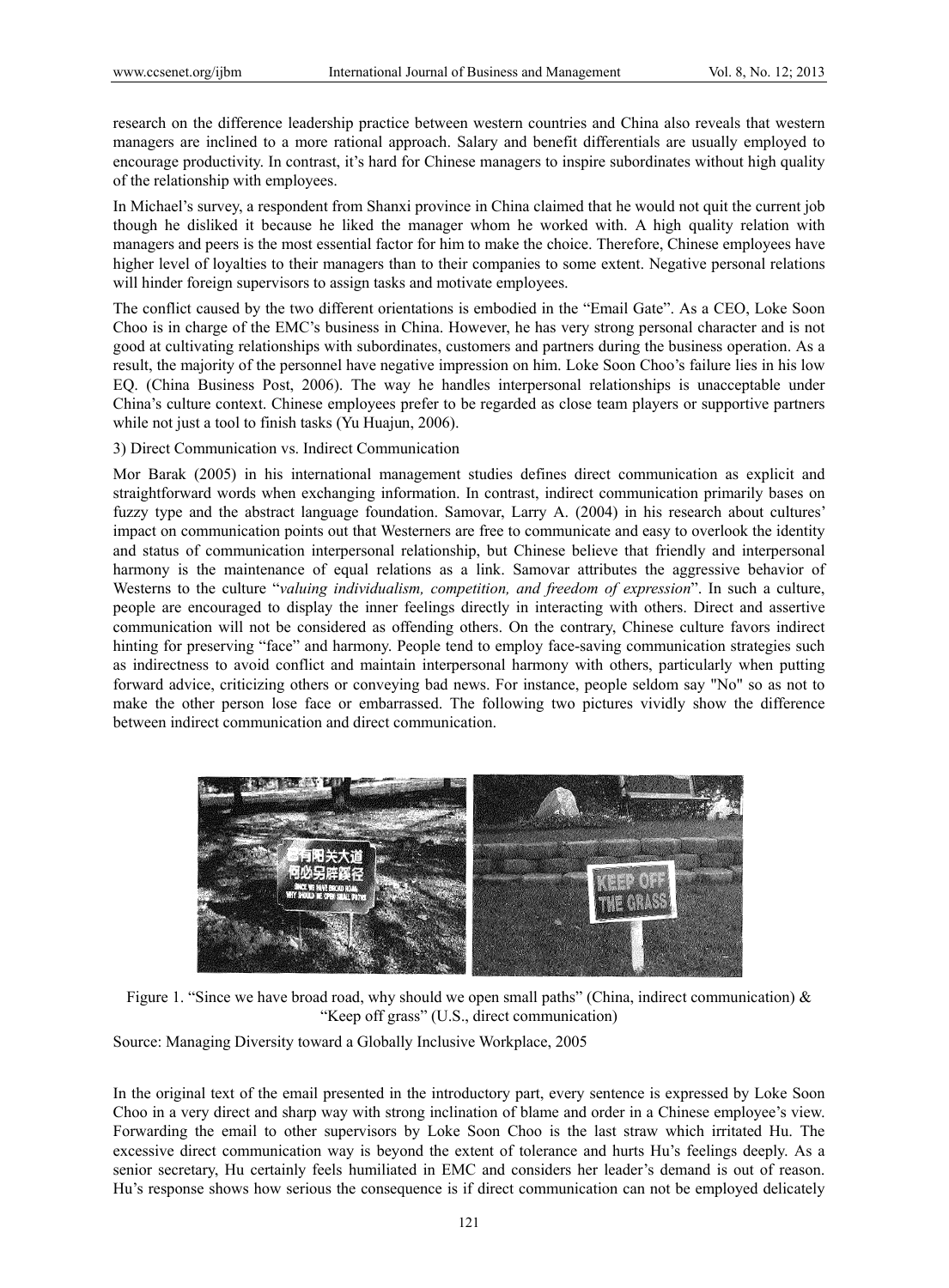in foreign-invested enterprises.

Another case also can demonstrate the different way of communication may lead to misunderstanding between foreign supervisors and local employees. Ye Sheng (2004), a general manager in ECOPRITY Consulting (CHINA) Co., Ltd., in his article mentions a true story happened in Philips Electronic Co., Ltd in China. A vice manager of the Human Resource Department was an American. He once talked to an excellent Chinese subordinate and expected to know his personal development plan in five years. To his puzzled, the employee did not give the feedback directly all the time. What he said was all concerned about the development and promotion system of the whole company. After the talk they all complained to the general manager of the Human Resource Department. The American manager thought the subordinate could not give the implicit response while the Chinese employee felt the supervisor was impatient and rude during the communication. Actually Chinese employees usually show their modesty firstly when facing promotion opportunities. They display their expectation to the high position or high salary in indirect way with fear of being mocked for having audacious ambition or being envied by colleagues.

Generally speaking, being aggressive and straightforward are not highly valued in Chinese culture. Direct communication undoubtedly can facilitate the flow or exchange of information and ideas. However, a friendly atmosphere will make the team productive and successful. With regard to the impersonal relations in foreign-invested enterprises, indirectness as an important communication strategy for foreign supervisors may motivate teamwork, preserve the harmony and stability and avoid further misunderstanding, contradiction and conflicts.

#### 4) Face

Face is called mien-tzu (mian zi) in Chinese. It refers to an individual sense of positive image in the context of social interaction (John G. Oetzel & Stella Ting-Toomey, 2003). As an old saying goes, "people live for face as trees grow for bark", most Chinese people value face a lot. According to Echo Shan (2005), in a survey conducted by China Youth Daily, over 93 percent of the 1,150 respondents claim they attach much importance to their mianzi, which concerns people's decency, personality and dignity. 74.9 percent of respondents regard public gaffes as the most humiliating thing and more than a half of the respondents feel ashamed of showing ignorance before others. Mien-tzu plays an important role in explaining Chinese communication styles and establishing interpersonal relationships. Chinese people value mien-tzu no matter how high or low one is in status. Saving mien-tzu is vital not only for satisfying oneself, but also for respecting others' mien-tzu in return.

According to Noel Kreicker (2006), saving face and giving face are intuitive to Chinese and losing face is to be avoided at all costs. Americans prefer "telling it like it is" and are unaccustomed to reading cues from indirect cultures where face and harmony are the first order of business. In workplace Chinese discuss everything in advance and consider meetings as an official "ceremony" where the already commonly agreed decision will be announced. This is important in the way of "giving and keeping face". The Americans and Germans in contrast inform the attendants in a meeting about the hard and necessary facts. The decision-making process takes place within the meeting.

Ignoring cross-cultural differences in interaction may induce non-rational response. In the original text of the email, Loke Soon Choo puts all the blame on the secretary. Furthermore, he forwards the email to other supervisors. Because of losing "mian zi", the resentment to Loke make Hu reply the e-mail in more furious words and sent it to more colleagues. In face of cultural conflicts, if the two sides have no patience to seek the unanimous orientation, but only complain or take out their resentment on one another, the little conflict is to be magnified.

In general, based on the case analysis, some documents and pervious theories, we would like to build a table (Table 2) to clearly illustrate the differences of interpersonal communication between Chinese culture and Western culture. By comparing communication style and staff behavior, with the consideration from a multi-cultural perspective and of the national culture influence, the barriers on firm level in cross-cultural interpersonal communication in foreign-invested enterprises of China will be unveiled.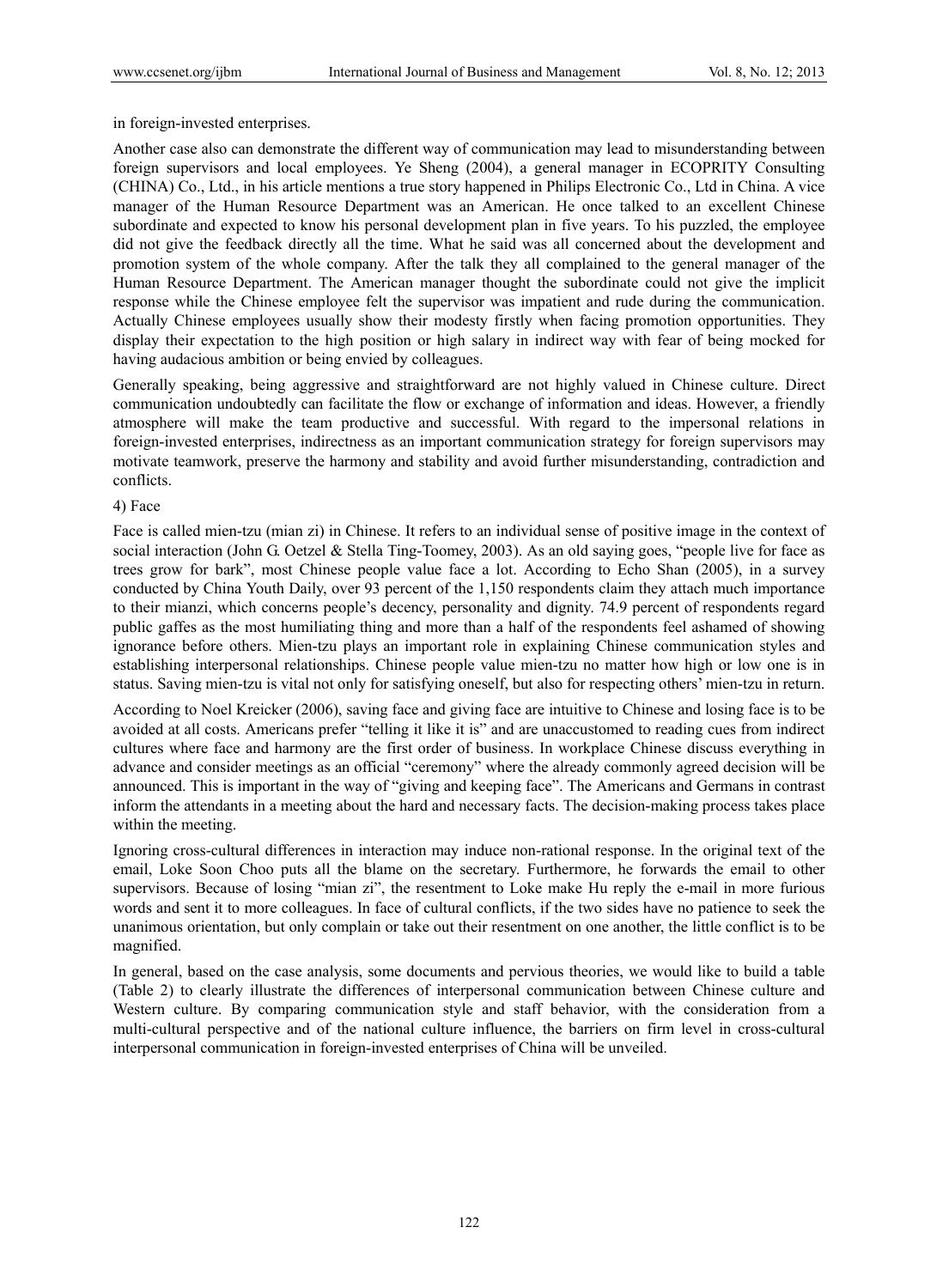|                    | interpersonal<br>communication $&$<br>social connections    | orientation in handling<br>work and maintaining<br>interpersonal<br>relationships | verbal<br>communication                                     | Face (mien-tzu)                                                            |
|--------------------|-------------------------------------------------------------|-----------------------------------------------------------------------------------|-------------------------------------------------------------|----------------------------------------------------------------------------|
| Chinese<br>culture | collective<br>orientation                                   | social-emotional<br>orientation                                                   | direct and<br>assertive<br>communication                    | value face a lot and focus<br>on the requirement of<br>dignity and respect |
| Western<br>culture | <b>less</b><br>interdependent<br>and focus on<br>individual | task-focused<br>Orientation                                                       | display the inner<br>feelings and<br>thoughts<br>indirectly | focus on personal<br>independence                                          |

Table 2. The influence of different cultures on interpersonal communication between Chinese culture and Western culture

#### *3.2 Strategies for Cross-Cultural Management in Foreign-Invested Enterprises of China*

An in-depth study of the topic is presented so as to awake foreign supervisors' awareness of cultural importance in foreign-invested enterprises of China. Through analyzing and discussing the reasons of the conflict deriving from cultural difference, a practical case study is provided to managers to help them have a picture about what barriers culture brings to the cross-cultural management. We find that the key issue faced by foreign supervisors and local employees in foreign-invested enterprises is how to establish and maintain harmonious interpersonal relationship across a clear and undeniable culture barrier. Thus it is inevitable that measures or strategies will be implemented to avoid such economic and human resource losses.

### 3.2.1 Recommendations in Terms of the Case

#### 1) To Loke Soon Choo

The right communication way is to admit that he forgets to bring the key on that day and gets locked in the office. Then he can consult with the secretary to remind him of locking the office after work. Complaining or blaming her in public is an inappropriate way of communication. He can give advices to his subordinates privately.

#### 2) To Hu Rui

She should reply the email in English and indicate both sides had duties. She should not forward the email to all supervisors and employees. It's better to ask him for his advices or offer her own suggestions in order to avoid the circumstance.

## 3.2.2 General Recommendations

#### 1) To Foreign Supervisors

It's useful to set up training sessions for foreign supervisors to learn how to establish and maintain harmonious interpersonal relationships in foreign-invested enterprises of China. Foreign experts or foreign supervisors who have worked in China many years with rich experience can be invited to give the lecture.

Surveillance and command only lead to the distance and alienation between foreign supervisors and Chinese subordinates. As a foreign supervisor, pursuing activities with your workgroups out of work hours can facilitate relationship building and motivating your subordinates.

Using indirect communication strategy also can avoid misunderstanding and maintain interpersonal harmony with your subordinates, particularly when pointing out their faults.

In a business context, mutual creation of value is dependent on mutual learning and mutual adaptation. Language training is not only focus on local employees. Supervisors who can speak local language are more popular and welcomed in Chinese foreign-invested enterprises.

#### 2) To Chinese Subordinates

The related cultural training to local employees in foreign-invested enterprises is necessary. Learning foreign culture, customs and traditions will help Chinese subordinates to understand foreign supervisors' behaviors.

Discuss rather than confront. Resentment and feelings of hostility can not solve problems. Don't overreact to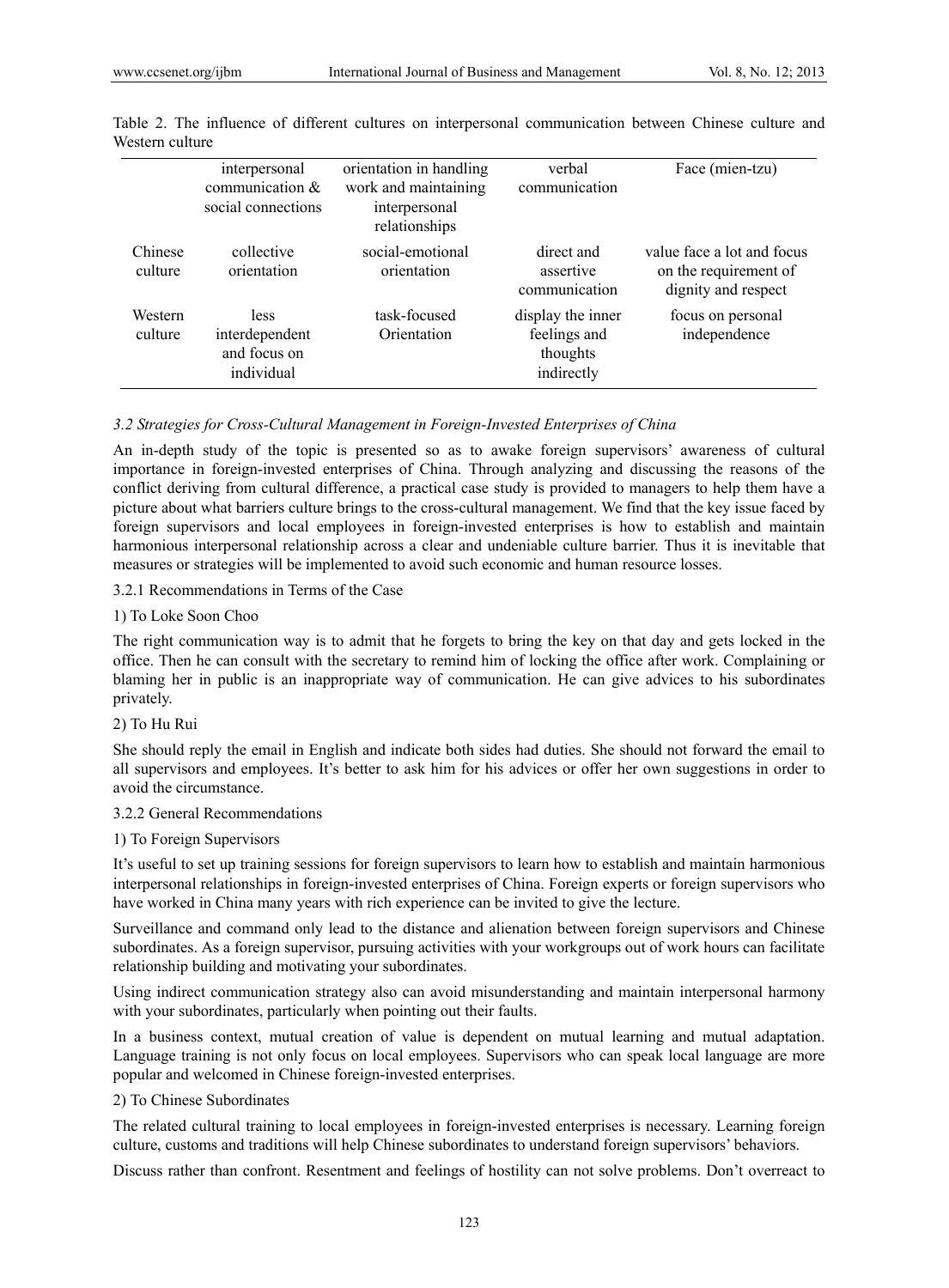criticism of foreign supervisors and confront with them because that just breeds more conflicts. Dissatisfying your work means that they have their own idea on how that work should be done, so ask them for their advice on how your work can be improved.

#### **4. Discussion**

### *4.1 Limitations of Research*

*This study has several limitations. One of the limitations is that only one methodology is applied in the study, this would result in not having thoroughly answered research questions. A better project would involve multiple methodologies tools to supplement and complement each other.* 

Another limitation is the small number of responses received due to limited resources. The problems, which are discussed in this study, may not happen in all of foreign-invested enterprises of China. But these problems typically exist during the cross-cultural management.

#### *4.2 Conclusion*

After reviewing the previous studies and related theories, we summarize the differences of dimensions of national culture and find the barriers of cross-cultural interpersonal communication in foreign-invested enterprises of China. The findings of this study indicate that the barriers stem from the national culture's influence on different ways of communication and behaviors of people with different identity. Briefly, the barriers of cross-cultural communication in foreign-invested enterprises of China come from the aspects blow:

- − Different ways of interpersonal communication and social connections
- − Different orientation in handling work and maintaining interpersonal relationships
- − Different ways of verbal communication
- − Lack of mutual understanding to national culture

Generally speaking, in this paper we discuss and analyze the common issue in foreign-invested enterprises via a typical case study in China. Lacking of cross-cultural understanding makes it hard for cross-cultural management practice. The different growth environment and cultural background may cause misunderstanding and disharmony in multicultural organizations. Serious conflicts on interpersonal communication may cause lose-lose situation and barriers to global success. Smooth downward and upward communication is based on mutua**l** respect, understanding and support. Thus, both sides should be culturally aware and sensitive, trying to adapt to other part's behavioral patterns and lifestyles. The effective cross-culture interpersonal communication strategies are in great need and should be valued highly for reaching the win-win situation between supervisors and subordinates in Chinese foreign-invested enterprises.

#### **References**

- Aitchison, J. (2005). *Cultrual Minefields: How to /develop a Pan-asian Campaign.* In Now my advertising works! An advertiser's guide to what works and what doesn't in Asia. Singapore: Prentice Hall.
- Business Chinese. (2009). *"Guanxi": An Important Chinese Business Element.* Retrieved from http://www.xcnchinese.com/www/Daily\_Life/Business/
- China-Language, Culture, Customs and Etiquette. Retrieved from http://www.kwintessential.co.uk/resources/global-etiquette/china-country-profile.html
- China-Window.com. (2004). *Chinese Cultural Values and Their Implications in Business.* Retrieved from http://www.china-window.com/china\_business/china\_business\_tips/chinese-cultural-values-a.shtml
- CMIW. (2006). *The Impact of Asian Development on Chinese organization management.* Retrieved from http://www.cmiw.cn/HTML/2006-5-11/15225.html
- David Lammers. (2005). *Singapore -- Giant shadow looms.* Retrieved from http://web.lexis-nexis.com.ezlibproxy1.ntu.edu.sg/universe/document?\_m=8894bac6246e9b7620e4cb0c6 fef18e&\_docnum=33&wchp=dGLbVzW-zSkVb&\_md5=4b32ac8723e5c14837f66adc9a0a03d1
- Echo Shan. (2005). *'Mianzi' of Chinese weighs a lot, comes at a price.* Retrieved from http://www.chinadaily.com.cn/english/doc/2005-08/08/content\_467216.htm
- EMC. (2006). Retrieved from http//www.emc.com
- Enping, Z., & Hao, L. (2005). *The Different Evaluation Standards to Personnel in Western and Eastern Organizations*. The contractions of the contractions of the Retrieved from  $\mathbb{R}$  etniced from  $\mathbb{R}$  etnic  $\mathbb{R}$  and  $\mathbb{R}$  etnic  $\mathbb{R}$  etnic  $\mathbb{R}$  etnic  $\mathbb{R}$  etnic  $\mathbb{R}$  etnic  $\mathbb{R}$  etnic  $\mathbb{R$